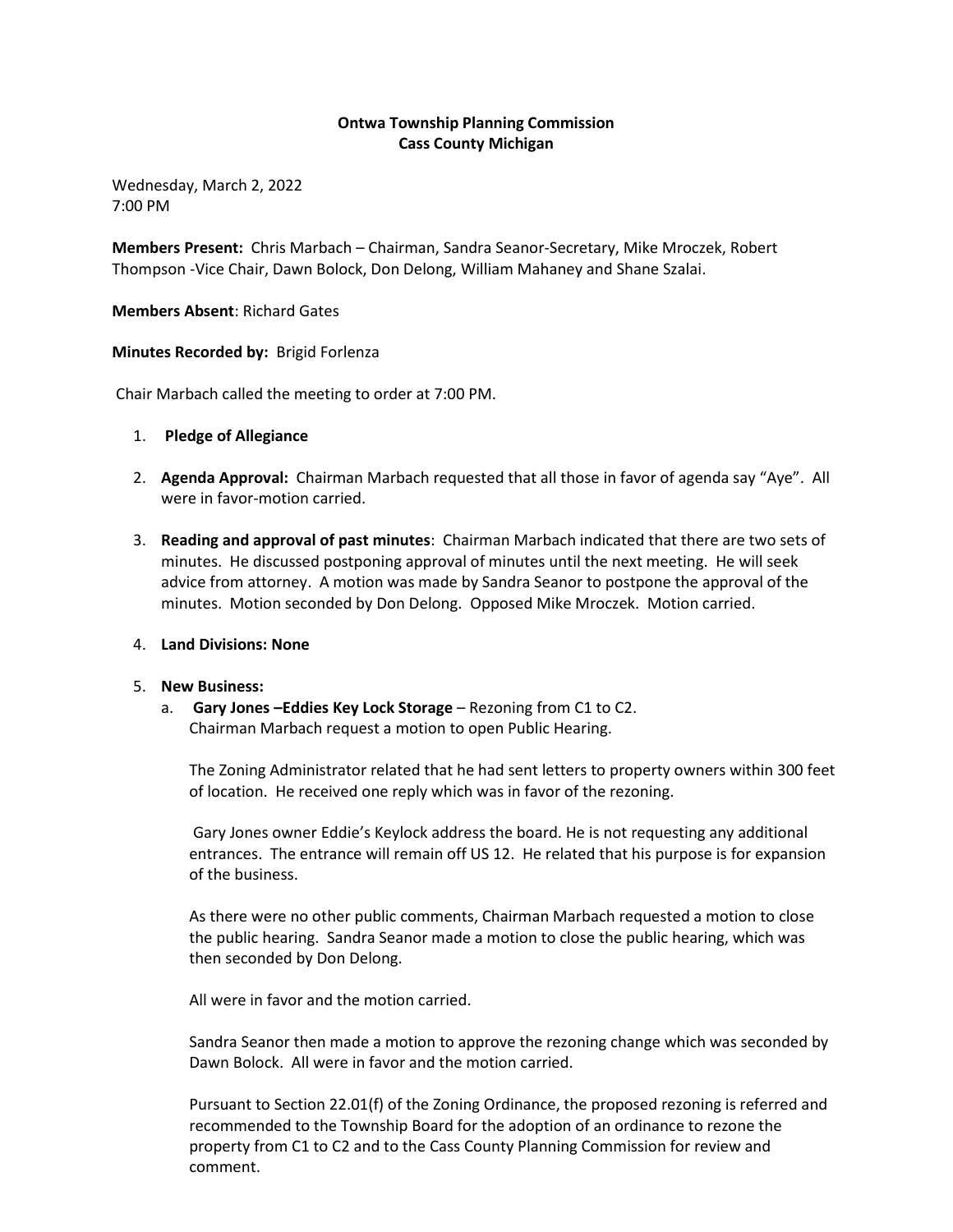### **b. Punjab Group Edwardsburg LLC – Rezoning Request C1 to C2.**

Chairman Marbach recused himself from this issue as he has knowledge of, and his name is listed on some of the related documents.

Vice Chairman Bob Thompson opened the Public Hearing and requested that the Zoning Administrator address this request.

Zoning Administrator Krempec related that this was the best application which he has reviewed. He had a question regarding permits for the tanks to be buried underground and was advised that the permitting process will follow this meeting.

The applicant, Muhammed Akran, spoke regarding this project to develop 4 to 5 acres on the property. He related that this project would bring quality food options to the town. He prides himself on building spacious gas stations.

Public Comments:

Harry Stemple queried as to the future plans for the remainder of the property. Applicant responded that the gas station was the only plan at this time.

Jeff Brown related that Dawn Bolock should recuse herself from voting on this issue as her husband sold the property to the applicant.

Hearing no further public comments, Vice Chairman Thompson asked for a motion to close the public comments. Sandra Seanor made a motion to close the hearing, which was seconded by Bill Mahaney. All members were in favor, motion carried.

Discussion followed regarding putting in sidewalks

Vice Chairman, Thompson called for a motion to rezone the property from C1 to C2. Sandra Seanor made the motion which was seconded by Don Delong.

All members were in favor, except for Dawn Bolock, who abstained from voting. Motion carried.

Pursuant to Section 22.01 (f) of the Zoning Ordinance, the proposed rezoning is referred and recommended to the Township Board for adoption of an ordinance to rezone the property from C1 to C2, and to the County Planning Commission for review and comment.

### **c. Punjab Site Plan Review:**

Vice Chairman Thompson requested comments from Zoning Administrator Krempec who related that the plan was well organized.

Debra Hughes, the civil engineer for this project, presented the site plan review representing the petitioner. She appreciated that the rezoning was approved as it was necessary to the project. The property has two utility easements that divide it into three zones, which presents significant limitations. They want to develop the northwest zone. The Storage tanks will be on the north end. There will be a store of 5,000 square feet. There will be parking for employees and customers. There will be a total of 12 gas pumps. One access